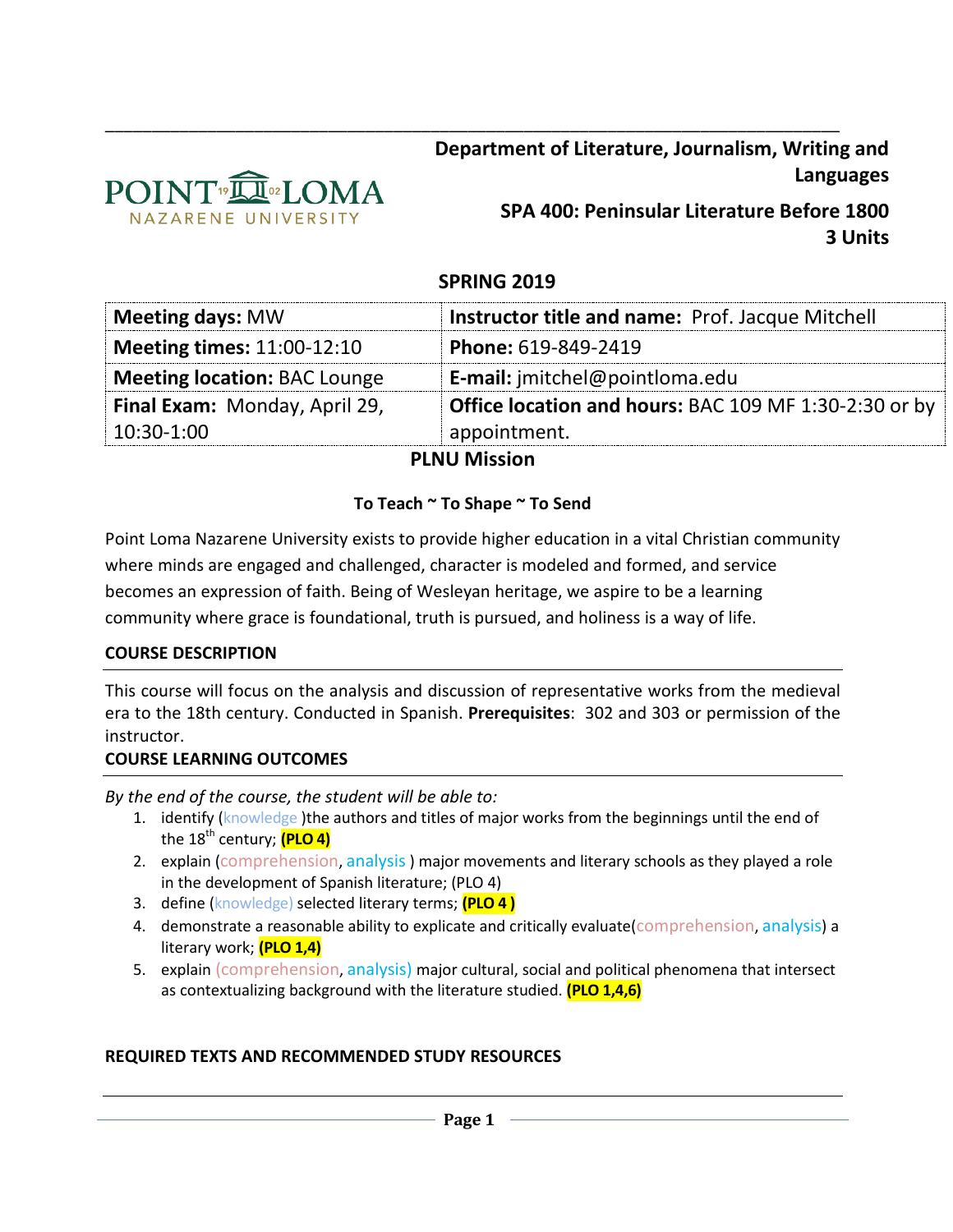Mujica, Barbara. Texto y vida. Fort Worth: Holt, Rinehart and Winston, 1990. Heese, Lazarillo de Tormes. http://ciudadseva.com/texto/la-vida-de-lazarillo-de-tormes/ Cervantes, Miguel de. La gitanilla. http://ciudadseva.com/texto/la-gitanilla/

# **COURSE REQUIREMENTS**

- 1. Reading of required materials, including text and handouts.
- 2. Participation in classroom discussions based on assigned questions in the text, including POP quizzes.

\_\_\_\_\_\_\_\_\_\_\_\_\_\_\_\_\_\_\_\_\_\_\_\_\_\_\_\_\_\_\_\_\_\_\_\_\_\_\_\_\_\_\_\_\_\_\_\_\_\_\_\_\_\_\_\_\_\_\_\_\_\_\_\_\_\_\_\_\_\_\_\_\_\_\_\_\_\_\_

- 3. Presentation of oral reports ("discursitos") as assigned.
- 4. Writing of one in-depth literary study. (8-10 pages).
- 5. Successful completion of written examinations.

### **Active participation**

Active participation is defined to include the following: group work, journal writing and sharing, oral participation, and completion of daily assignments.

## **Homework assignments: (**Written and oral evaluations**)**

Evaluation of oral performance in the Spanish language (class discussions and comments) is an everyday, ongoing process. Specific oral assignments are evaluated for content and appropriate use of the language and written assignments, as indicated on the "Calendario," are evaluated for content as well as appearance and accuracy.

Daily oral assignments will come from questions located in the text; "Sobre el texto" deals with comprehension of the written material, and "Hacia el análisis" asks the student to deal with underlying meanings, structure, interpretation, etc. The professor will assign questions from these two areas for each class period.

### **Exams**

There will be two exams throughout the semester. These exams will be comprehensive in nature. A thorough review of all of the material studied should be completed before each exam.

## **ASSESSMENT AND GRADING**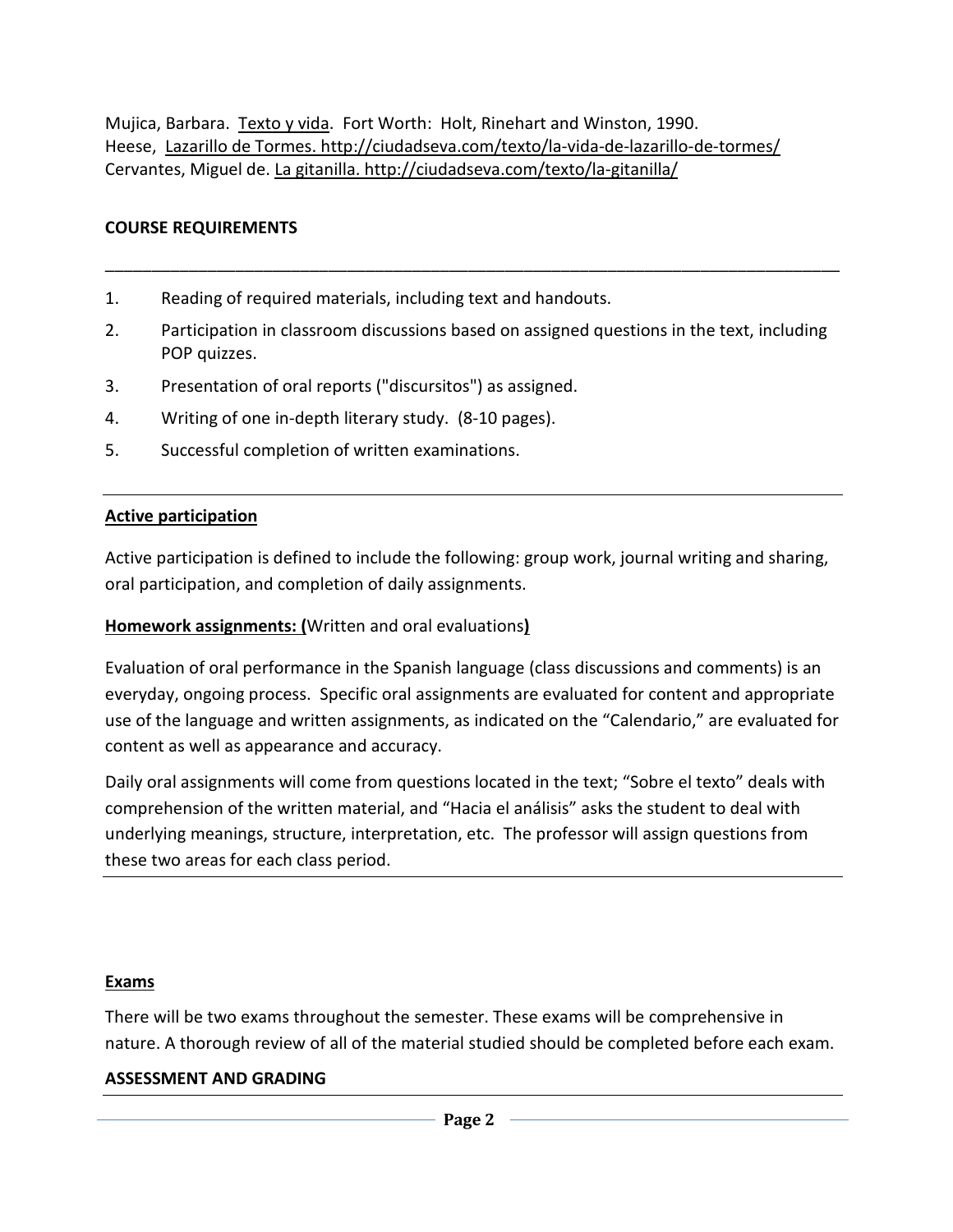| Unit Tests (2 $@$ 100) 200 points<br>$\bullet$ |            |      | Sample grade scale: |      |               |
|------------------------------------------------|------------|------|---------------------|------|---------------|
| Literary Study<br>$\bullet$                    | 200        | A    | 782-850             |      | 612-662       |
| Oral Reports (2 @ 50) 100<br>$\bullet$         |            |      |                     |      |               |
| Participation/HW<br>$\bullet$                  | 150        | $A-$ | 765-781             | $C-$ | 595-611       |
| Final Exam<br>$\bullet$                        | 200        | $B+$ | 748-764             | D+   | 578-594       |
| Total                                          | 850 points | B    | 697-747             | D    | 527-594       |
|                                                |            | $B-$ | 690-696             | D-   | 510-526       |
|                                                |            | $C+$ | 663-679             | F    | 509 and below |

#### **FINAL EXAMINATION POLICY**

Successful completion of this class requires taking the final examination **on its scheduled day**. The final examination schedule is posted on the [Class Schedules](http://www.pointloma.edu/experience/academics/class-schedules) site. No requests for early examinations or alternative days will be approved.

#### **PLNU COPYRIGHT POLICY**

Point Loma Nazarene University, as a non-profit educational institution, is entitled by law to use materials protected by the US Copyright Act for classroom education. Any use of those materials outside the class may violate the law.

### **PLNU ACADEMIC HONESTY POLICY**

Students should demonstrate academic honesty by doing original work and by giving appropriate credit to the ideas of others. Academic dishonesty is the act of presenting information, ideas, and/or concepts as one's own when in reality they are the results of another person's creativity and effort. A faculty member who believes a situation involving academic dishonesty has been detected may assign a failing grade for that assignment or examination, or, depending on the seriousness of the offense, for the course. Faculty should follow and students may appeal using the procedure in the university Catalog. See [Academic Policies](http://catalog.pointloma.edu/content.php?catoid=18&navoid=1278) for definitions of kinds of academic dishonesty and for further policy information.

## **PLNU ACADEMIC ACCOMMODATIONS POLICY**

While all students are expected to meet the minimum standards for completion of this course as established by the instructor, students with disabilities may require academic adjustments, modifications or auxiliary aids/services. At Point Loma Nazarene University (PLNU), these students are requested to register with the Disability Resource Center (DRC), located in the Bond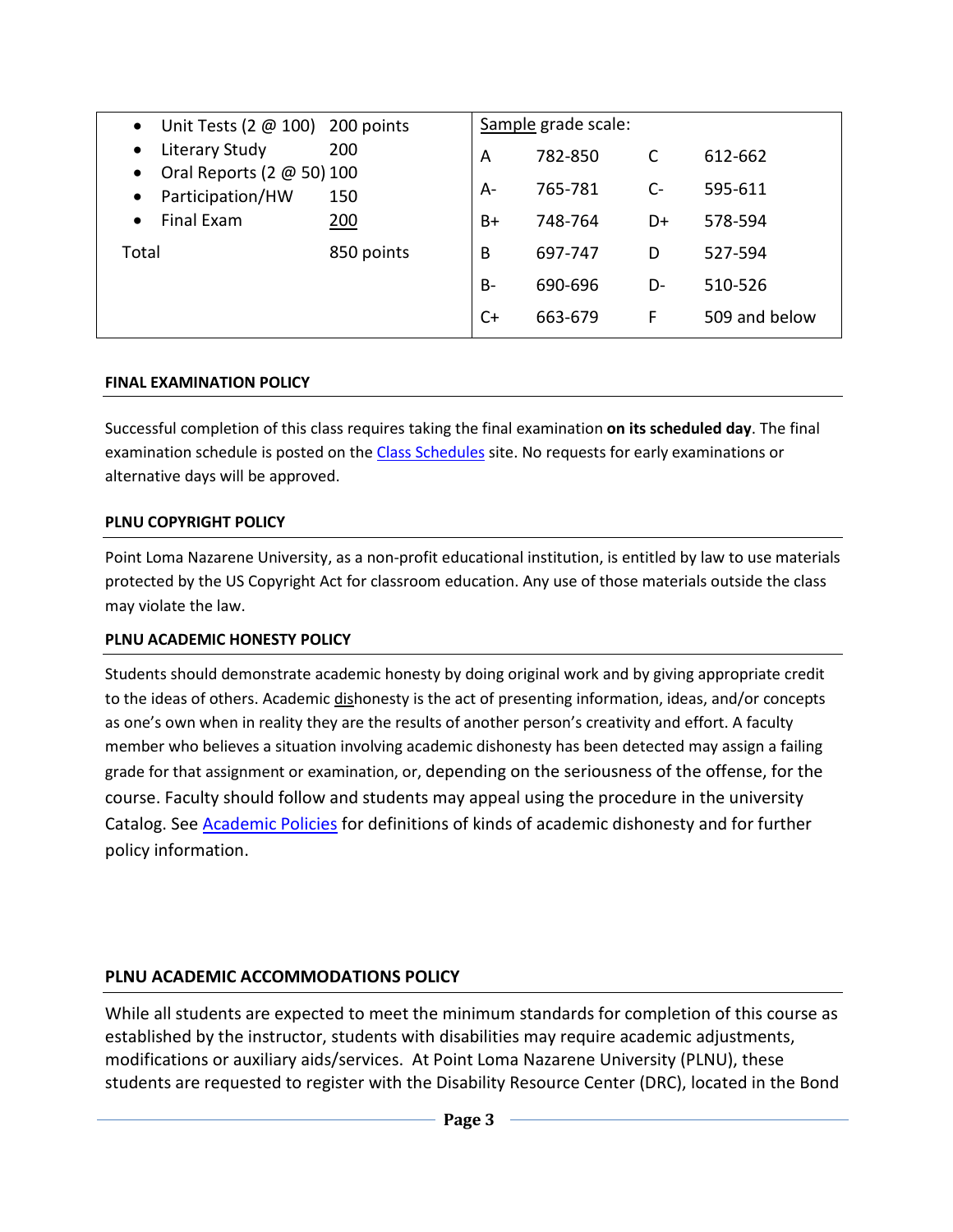Academic Center. [\(DRC@pointloma.edu](mailto:DRC@pointloma.edu) or 619-849-2486). The DRC's policies and procedures for assisting such students in the development of an appropriate academic adjustment plan (AP) allows PLNU to comply with Section 504 of the Rehabilitation Act and the Americans with Disabilities Act. Section 504 (a) prohibits discrimination against students with special needs and guarantees all qualified students equal access to and benefits of PLNU programs and activities. After the student files the required documentation, the DRC, in conjunction with the student, will develop an AP to meet that student's specific learning needs. The DRC will thereafter email the student's AP to all faculty who teach courses in which the student is enrolled each semester. The AP must be implemented in all such courses.

If students do not wish to avail themselves of some or all of the elements of their AP in a particular course, it is the responsibility of those students to notify their professor in that course. PLNU highly recommends that DRC students speak with their professors during the first two weeks of each semester about the applicability of their AP in that particular course and/or if they do not desire to take advantage of some or all of the elements of their AP in that course.

### **PLNU ATTENDANCE AND PARTICIPATION POLICY**

Regular and punctual attendance at all classes is considered essential to optimum academic achievement. If the student is absent from more than 10 percent of class meetings, the faculty member can file a written report which may result in de-enrollment. If the absences exceed 20 percent, the student may be de-enrolled without notice until the university drop date or, after that date, receive the appropriate grade for their work and participation. Se[e Academic Policies](http://catalog.pointloma.edu/content.php?catoid=18&navoid=1278) in the Undergraduate Academic Catalog. Students will be allowed two excused absence, thereafter students will be docked 1% of the total grade per absence except when absences are necessitated by certain university sponsored activities and approved in writing by the Provost of the university. A student who misses 20% or more of the total classes does not meet the course requirements and will be dropped from the course or receive an **F** as a final grade in the course.

|          | enero |                                                                                      |
|----------|-------|--------------------------------------------------------------------------------------|
| Semana 1 | 8     | Introducción general La historia de la literatura española                           |
|          | 9     | La Edad Media (1-7)                                                                  |
| Semana 2 |       | 14 El cantar de Mío Cid (8-13)<br>TAREA: "Sobre el texto" (pag. 30)                  |
|          | 16    | El cantar de Mío Cid (14-29)<br>TAREA: "Sobre el texto" (30)<br>"Hacia" en clase(31) |
| Semana 3 | 21    | No hay clase!                                                                        |
|          |       | $\mathbf{p}_{\mathbf{0}}$ of $\mathbf{A}$                                            |

#### **COURSE SCHEDULE AND ASSIGNMENTS**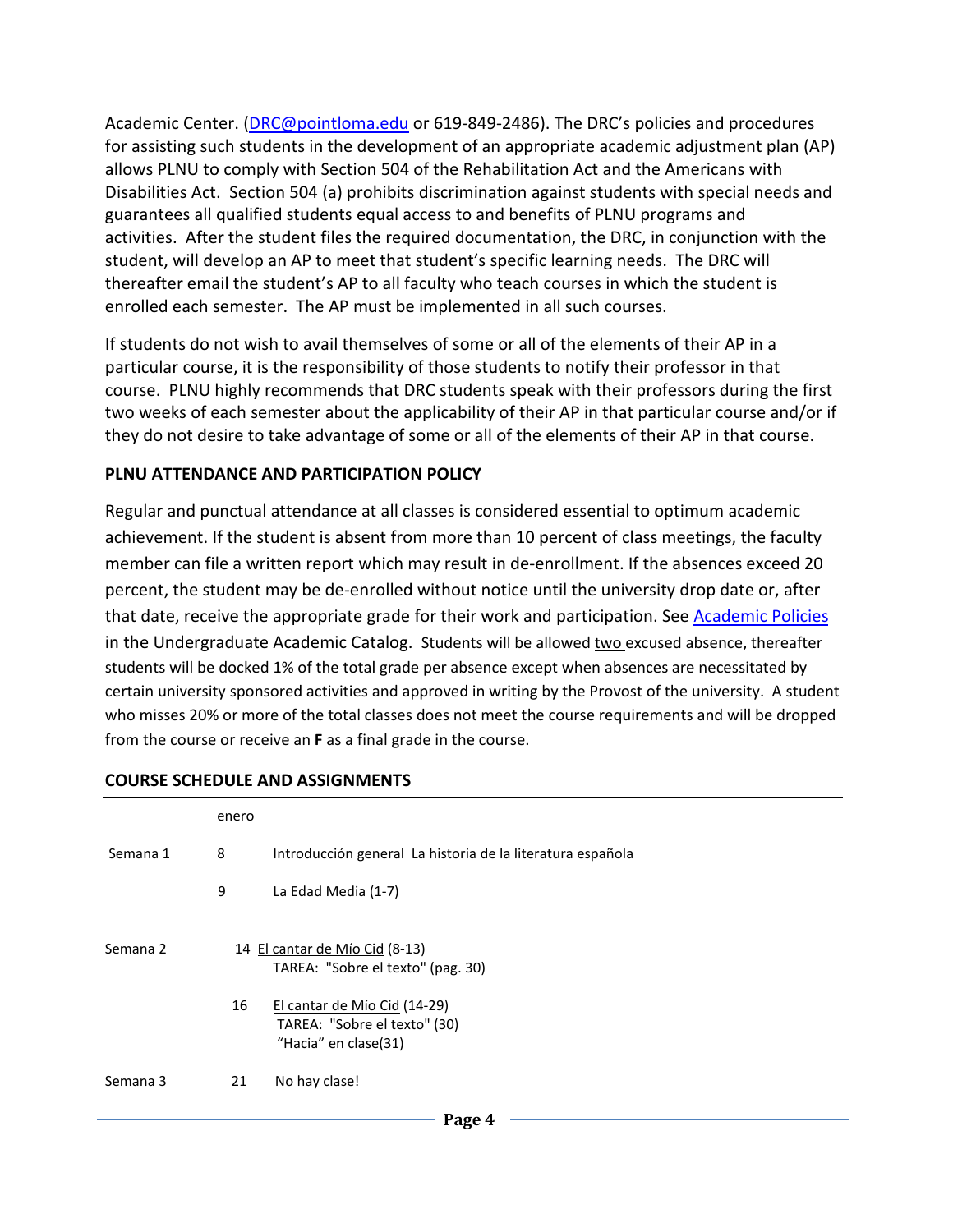|                       | 23      | <b>Presentaciones Orales</b>                                                                                                                                          |
|-----------------------|---------|-----------------------------------------------------------------------------------------------------------------------------------------------------------------------|
| Semana 4              | 28      | Comienzos de la prosa española (32-35)<br>Don Juan Manuel, El libro de los ejemplos del Conde Lucanor<br>$(36-38)$<br>TAREA: "Sobre la lectura" (38); "Hacia" (38-39) |
|                       | 30      | El Arcipreste de Hita (39-42)<br>Libro de buen amor (43-49)<br>TAREA" "Sobre la lectura" (50-52); "Hacia" (51)                                                        |
| febrero               |         |                                                                                                                                                                       |
| Semana 5              | 4       | Libro de buen amor y Repaso                                                                                                                                           |
|                       | 6       | <b>EXAMEN I - La Edad Media</b>                                                                                                                                       |
| Semana 6              | 11      | La España de los Reyes Católicos (53-59)<br>La Celestina (60-74)<br>TAREA: Sobre la lectura (86)                                                                      |
|                       | 13      | La Celestina (74-86)<br>TAREA: "Sobre la lectura" (87)<br>TAREA: "Hacia" (87-88)                                                                                      |
| Semana 7              | 18      | El Siglo de Oro (89-98)<br>Sonetos, Garcilaso de la Vega (99-102)<br>TAREA" "Sobre la lectura" (102-103); "Hacia" (103)                                               |
|                       | 20      | Comienzos de la novela (104-108)<br>La vida de Lazarillo de Tormes prólogo, tratados 1                                                                                |
| Semana 8              | 25      | Lazarillo, tratados 2, 3 y 4                                                                                                                                          |
|                       | 27      | Lazarillo, tratados 5, 6, 7                                                                                                                                           |
| marzo                 |         |                                                                                                                                                                       |
| Semana de<br>descanso | 4       | No hay Clase                                                                                                                                                          |
| Semana 9              | 6<br>11 | No hay clase<br>Cervantes (121-124)<br>Intro: La gitanilla                                                                                                            |
|                       | 13      | La gitanilla                                                                                                                                                          |
| Semana 10             | 18      | La gitanilla y Repaso<br>Para entregar: Estudio literario (esquema y bibliografía preliminares)                                                                       |
|                       | 20      | <b>Examen 2</b>                                                                                                                                                       |
| Semana 11             | 25      | Comienzos del teatro (140-146)                                                                                                                                        |